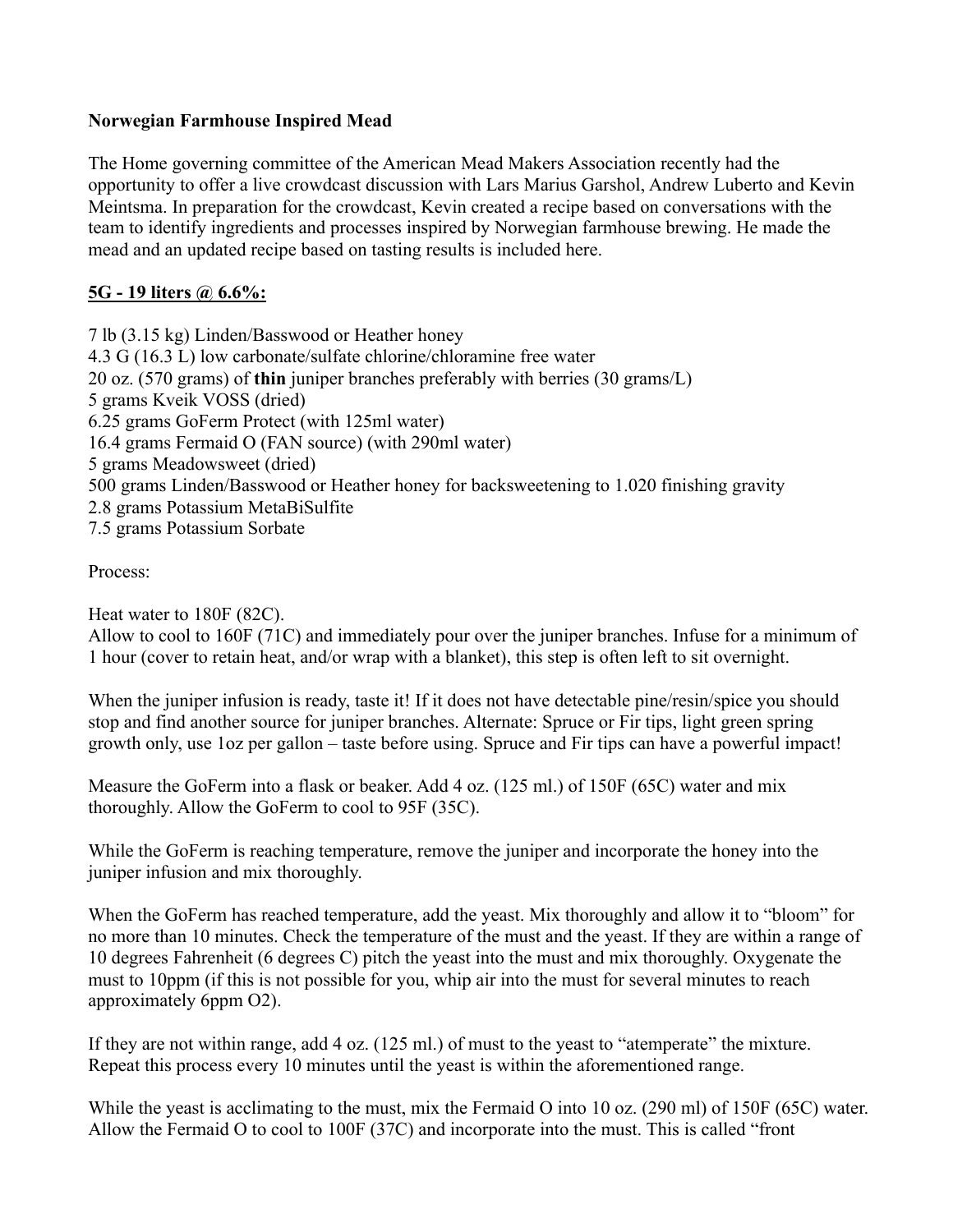loading", and is a departure from the typically recommended 4 staggered nutrient additions.

Close up the fermentation container, put a blowoff tube in place or alternatively, an airlock. Note: This will be a vigorous fermentation, you should ensure there is a minimum volume of 2G (7.6L) of headspace in the fermenter. **Ferment at 104F (40C)**.

Ferment to terminal gravity (1.000 or less). It's likely this will be reached within 24 hours, but let it ferment until it reaches terminal gravity.

Chill the fermenter to drop some of the yeast. Rack off of the lees to a new vessel. Stabilize the mead with Potassium MetaBiSulfite and Potassium Sorbate. Mix gently, and wait 4 hours for the SO2 sources to integrate.

Warm the backsweetening honey to 95F (35C), pull approximately 8 ounces (250ml) of the mead from the fermenter and incorporate into the honey until thoroughly mixed.

Add the Meadowsweet in a "hop bag" to the mead, and decant the backsweetening volume into the fermenter. Gently mix until well incorporated and let it sit for 1-2 days. Taste one to two times per day to assess the impact of the Meadowsweet addition. Pull the Meadowsweet as soon as it's at the intensity you desire.

Rack the mead to a new vessel for fining. If you don't want to fine you can enjoy as is, or wait until it's clear. If you wait, you should have as little headspace as possible to avoid oxidation of the mead.

Enjoy!

#### **Scaled to 2.5G – 9.5 liters @ 6.6%:**

3.5 lb (3.15 kg) Linden/Basswood or Heather honey 2.1 G (16.3 L) low carbonate/sulfate chlorine/chloramine free water 10 oz. (285 grams) of **thin** juniper branches preferably with berries (30 grams/L) (61) 2.5 grams Kveik VOSS (dried) 3.1 grams GoFerm Protect (with 62ml water) 8.2 grams Fermaid O (FAN source) (with 145ml water) 1 gram Meadowsweet (dried) 250 grams Linden/Basswood or Heather honey for backsweetening to 1.020 finishing gravity 1.4 grams Potassium MetaBiSulfite 3.8 grams Potassium Sorbate

# **Scaled to 1G – 3.8 liters @ 6.6%:**

*NOTE: this is less than 1G volume, assuming a 1G glass fermenter*

1.3 lb (.55 kg) Linden/Basswood or Heather honey .82 G (3.1 L) low carbonate/sulfate chlorine/chloramine free water 4 oz. (114 grams) of **thin** juniper branches preferably with berries (30 grams/L) 1 gram Kveik VOSS (dried) 1.25 grams GoFerm Protect (with 25ml water) 2.8 grams Fermaid O (FAN source) (with 56ml water)